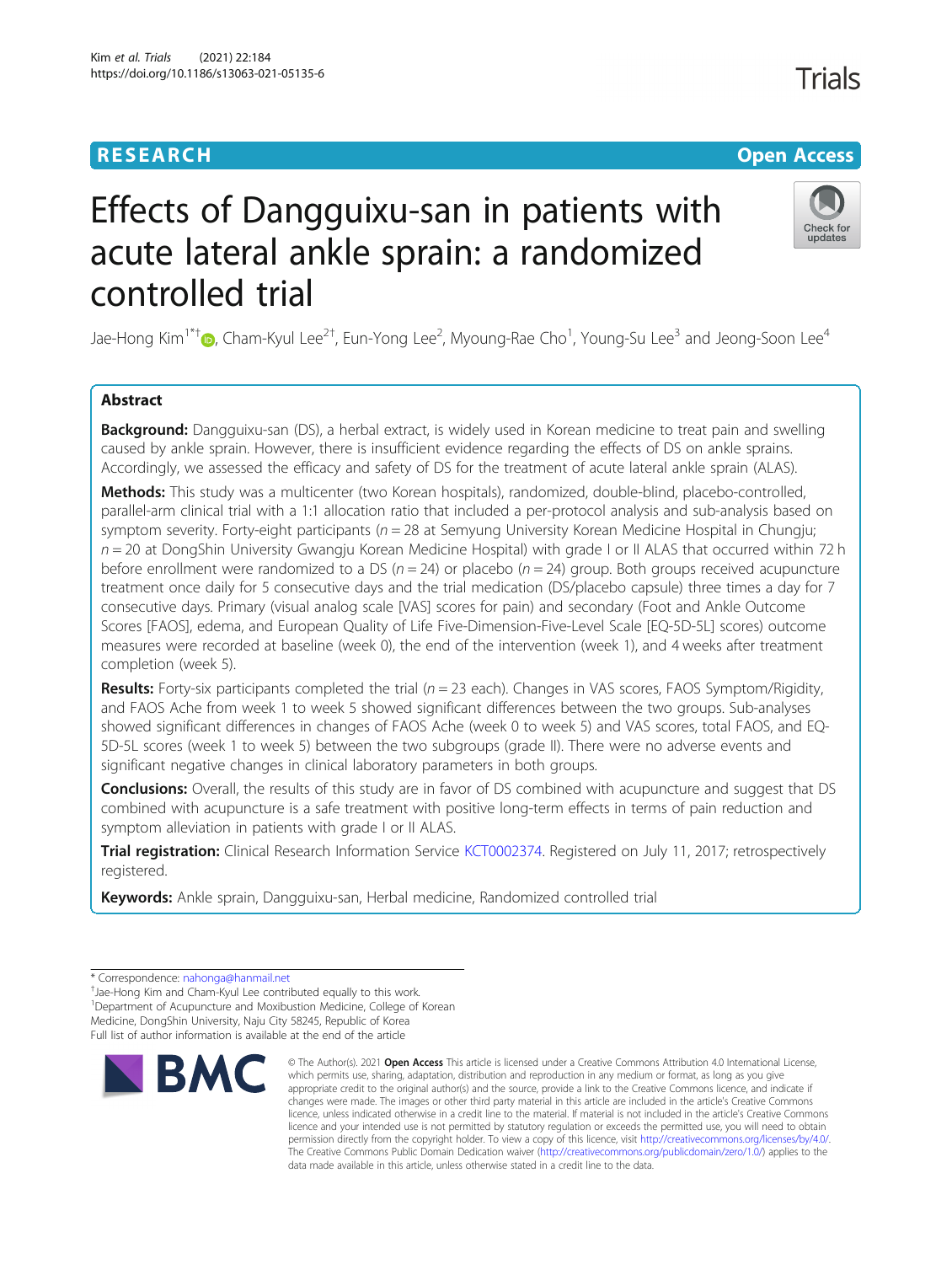# Background

Lateral ankle sprains are one of the most common injuries experienced during athletic or recreational activities [[1\]](#page-11-0), and they are more serious than commonly believed because, in addition to causing immediate-onset pain, swelling, and loss of joint motion, they progress to chronic ankle instability (CAI) in a third of patients [[2](#page-11-0)– [4\]](#page-11-0). CAI is characterized by residual symptoms, including a feeling of "giving way" and instability, recurrent ankle sprains, and functional loss after acute ankle sprains [\[5](#page-11-0)]. It not only reduces physical activity (because of persistent ankle pain, stiffness, weakness, and instability) but also leads to the development of posttraumatic ankle osteoarthritis [[6,](#page-11-0) [7\]](#page-11-0). The high incidence of ankle sprain and the consequent high prevalence of persistent problems increase the burden of chronic health issues in the community [[8](#page-11-0)].

The three major types of treatment for ankle sprain are surgery, conservative treatment involving immobilization with a plaster cast or splint, and functional conservative treatment with bandages, tapes, different braces, and/or balance training [\[9](#page-11-0)].

In 2017, ankle sprain was reported as the fifth most common reason for visits to Korean medicine clinics, and 1 million Korean patients with ankle sprains received Korean medicine treatment [[10\]](#page-11-0). In addition to conventional treatments, complementary and alternative therapies such as acupuncture, herbs, cupping therapy, taping, and chuna have been used for the treatment of ankle sprains [\[11](#page-11-0)].

In Korean medicine, it is assumed that pain and swelling associated with ankle sprain are caused by blood stasis; therefore, activation of blood circulation is the main treatment principle for ankle sprain [\[12](#page-11-0), [13\]](#page-11-0). Blood stasis is a significant pathology caused by disturbances in blood circulation [[14,](#page-11-0) [15\]](#page-11-0). Blood stasis occurring within the body is termed blood stasis syndrome, which is characterized by symptoms such as pain in a fixed position, nyctalgia, dark-purple discoloration of the tongue and face, infraorbital darkness, sublingual varicosis, blood spots under the skin or tongue, and an astringent pulse [[16\]](#page-11-0). This phenomenon is termed "EoHyeol" in Korean, "Yu Xue" in Chinese, and "Oketsu" in Japanese [[17\]](#page-11-0).

Dangguixu-san (DS), which is composed of Angelicaegigantis Radix, PaeoniaeRadix, Linderae Radix, Cyperi Rhizoma, Sappan Lignum, Carthami Flos, Persicae Semen, Cinnamomi Cortex, and Glycyrrhizae Radix et Rhizoma, promotes blood circulation and relieves blood stasis; therefore, it is most frequently used for the treatment of traumatic ecchymosis and pain [[18,](#page-11-0) [19\]](#page-11-0) and is recommended for the treatment of ankle sprain [\[11](#page-11-0)]. This formula is also known as Dangkwisoo-san in Korean and Tokishusan in Japanese [[18](#page-11-0), [20](#page-11-0)].

Although DS is used for the treatment of ankle sprain in Korean medicine, evidence regarding its efficacy is insufficient. Therefore, we performed a randomized controlled trial to investigate the efficacy and safety of DS for the treatment of acute lateral ankle sprain (ALAS).

# **Methods**

This study followed the Standard Protocol Items: Recommendations for Interventional Trials (SPIRIT) and Consolidated Standards of Reporting Trials (CONSORT) guidelines. The methods have been reported in detail in a previous study [[21](#page-11-0)].

# Study design

This study was designed as a prospective, double-blind, multicenter, randomized, parallel-arm, placebo-controlled clinical trial with a 1:1 allocation ratio. The original study protocol [\[21](#page-11-0)] involved a single-center setting, which was changed to a multicenter setting for adequate participant enrolment and achievement of the target sample size. This change in the study design was approved by the Ministry of Food and Drug Safety and the Institutional Review Boards (IRBs) of Semyung University Korean Medicine Hospital in Chungju, and DongShin University Gwangju Korean Medicine Hospital. Forty-eight participants (28 from Semyung University Korean Medicine Hospital in Chungju and 20 from DongShin University Gwangju Korean Medicine Hospital) who met the inclusion criteria were randomly allocated to a DS ( $n = 24$ ) or placebo ( $n =$ 24) group.

# Ethical considerations

This study was conducted in accordance with the Declaration of Helsinki, and version 0.9 of the protocol was approved by the Ministry of Food and Drug Safety (31244; approval date, April l4, 2017) and the IRB of Semyung University Korean Medicine Hospital (1705- 07; approval date, May 8, 2017) before trial initiation. Version 1.0 was approved by the IRB of DongShin University Gwangju Korean Medicine Hospital (DSGOH-046; approval date, December 18, 2017). The trial was registered at the Clinical Research Information Service ([cris.nih.go.kr](http://cris.nih.go.kr); registration number, KCT0002374; registration date, July 11, 2017).

# Participant recruitment

Participants were recruited at Semyung University Korean Medicine Hospital in Chungju and DongShin University Gwangju Korean Medicine Hospital. We submitted our study protocol to CRIS on June8, 2017, and revised and resubmitted it on June 22, 2017. Considering the possibility of participant recruitment within the study period, we began recruitment on June30, 2017, before registration of the trial (July11, 2017).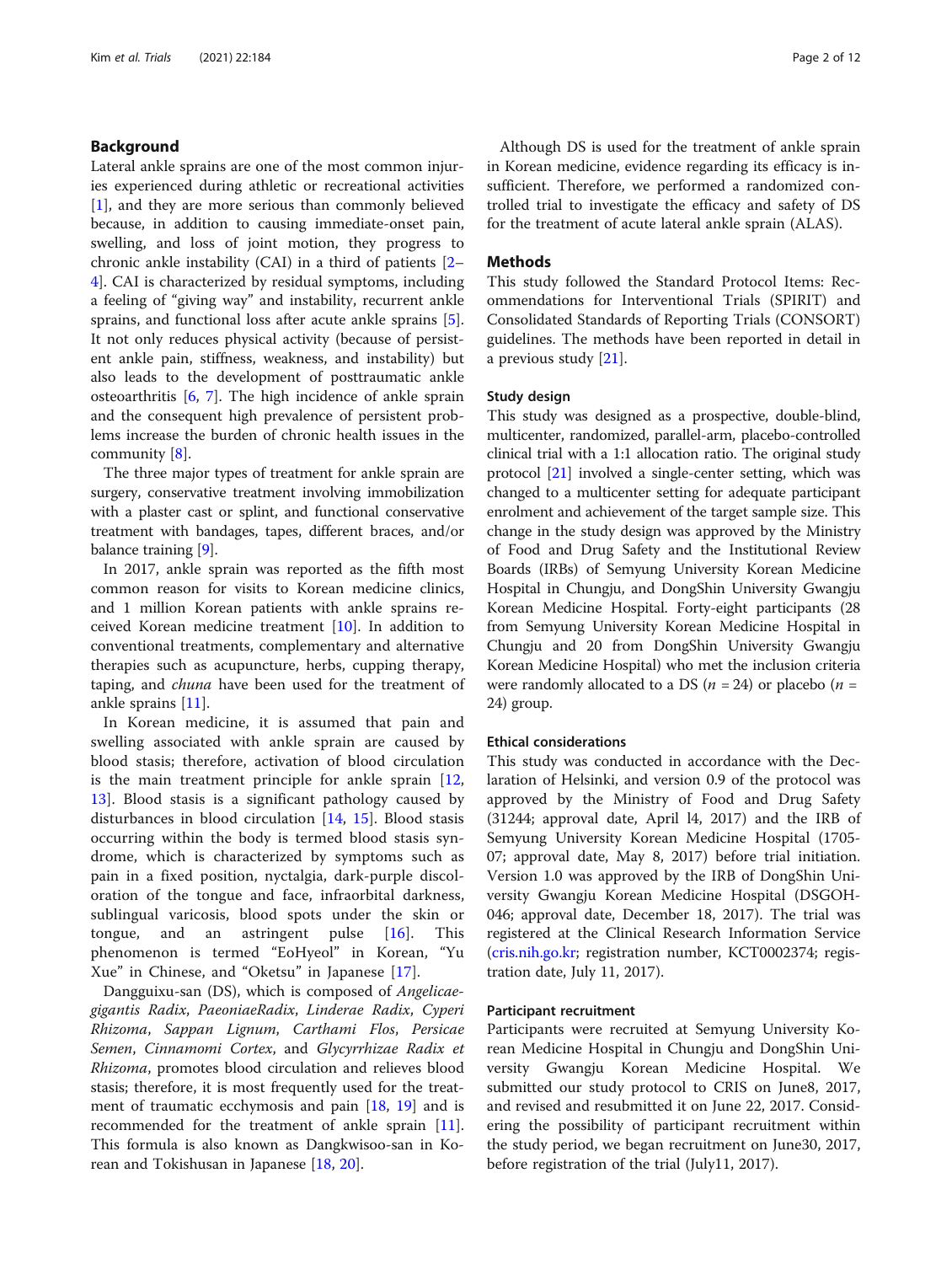# Participation

The inclusion criteria were as follows: aged > 19 years, occurrence of grade I or II ALAS within 72 h before enrolment, and voluntary provision of written informed consent. Grade I ankle sprain was diagnosed when there was no loss of function or ligament laxity (i.e., negative anterior drawer and talar tilt test results), little or no hemorrhage, no point tenderness, a decrease of  $\leq 5^{\circ}$  in the total ankle motion, and swelling measuring  $\leq 0.5$  cm. Patients with some loss of function, positive anterior drawer test findings (indicating anterior talofibular ligament involvement), negative talar tilt test findings (indicating no calcaneofibular ligament involvement), hemorrhage, point tenderness, a decrease of  $> 5^{\circ}$  and  $< 10^{\circ}$  in the total ankle motion, and swelling measuring  $> 0.5$  cm and  $< 2.0$  cm were diagnosed with grade II ALAS [[22](#page-11-0)].

The exclusion criteria were as follows: fracture confirmed on X-ray or grade III ankle sprain (near total loss of function, positive anterior drawer and talar tilt test findings, hemorrhaging, extreme point tenderness, decrease of  $>10^{\circ}$  in the total ankle motion, and swelling measuring  $> 2.0$  cm) [[22\]](#page-11-0); a history of fracture in the same ankle during the previous year; serious disease conditions (e.g., cancer; kidney, liver, and central nervous system diseases; dementia; and blood clotting abnormalities such as hemophilia); motor or sensory disturbance due to nervous system disorders in the same leg; pregnancy or breastfeeding; use of drugs such as nonsteroidal anti-inflammatory drugs (NSAIDs), pain relievers, and steroids for pain relief from the time of trauma to participation in the clinical trial (excluding the use of adherent inflammatory pain relievers on the day of screening); impaired hepatic (alanine aminotransferase level,  $\geq 80$  IU/L) or renal (creatinine level,  $\geq 2$  mg/ dL) function; ineligibility for participation because of a history of gastrointestinal diseases that could affect absorption of the trial medication, as judged by the principal investigator; genetic conditions such as galactose intolerance, Lapp lactase deficiency, and glucose–galactosemal absorption; a history of hypersensitivity to the components of the trial medication; and participation in other clinical trials within 4 weeks of screening for the present study or concurrent participation in other clinical trials.

The dropout criteria were as follows: < 80% compliance with the protocol procedures, incidence of serious adverse events (AEs), reluctance for continued participation in the trial, incomplete data that could influence the results, and large protocol error or significant deviation in implementation.

# Randomization and blinding

After the acquisition of written informed consent and completion of baseline measurements, the 48 enrolled participants were assigned serial numbers generated using a randomization tool ([http://www.radomization.](http://www.radomization.com) [com](http://www.radomization.com)) and randomly allocated to a DS ( $n = 24$ ) or placebo  $(n = 24)$  group. The serial number codes were inserted into opaque envelopes that were sealed and stored in a double-locked cabinet. The participants, investigators, and outcome assessors remained blinded to the treatment allocation until study completion. A CRC generated the allocation sequence, enrolled the participants, and assigned them to the groups.

# Intervention

Considering that DS is mainly used with acupuncture in the clinical situation, this study used acupuncture as the basic treatment. Both groups received acupuncture treatment once a day for 5 consecutive days and the trial medication (DS/placebo capsule) 3 times a day for 7 consecutive days.

For the acupuncture treatment, only sterile, stainless, disposable acupuncture needles (size  $0.25 \times 30$  mm; Dong Bang Acupuncture, Inc., Boryeong, Republic of Korea; product no. A84010.02) with guide tubes were vertically inserted into the ST36, ST41, BL60, BL62, KI3, KI6, GB39, and GB40 acupuncture points on the affected side [[11](#page-11-0)]. The depth of insertion was 10 to 20 mm, depending on the location of the needle [[23\]](#page-11-0). After insertion, the needles were maintained in position for 15 min during each session. Manual or electrical stimulation was not applied.

The trial medications included DS and placebo capsules, which were identical in appearance, taste, and smell. The DS formulation was composed of granular extracts of nine herbal substances and provided as a gray–brown powder contained in a 0.6-g pink capsule. The placebo was composed of 300 mg of corn starch, 150 mg of lactose hydrate, 1.5 mg of magnesium stearate, and 48.5 mg of caramel colorant. Both medications were administered at a dosage of 3 capsules 3 times daily (total daily dosage, nine capsules) for a period of 1 week. The manufacturing process for the DS capsules was as follows. First, 0.63 g of Angelicaegigantis Radix, 0.42 g of Paeoniae Radix, 0.42 g of Linderae Radix, 0.42 g of Cyperi Rhizoma, 0.42 g of Sappan Lignum, 0.33 g of Carthami Flos,0.29 g of Persicae Semen, 0.25 g of Cinnamomi Cortex, and 0.21 g of Glycyrrhizae Radix et Rhizoma were added to the extractor. The mixture was extracted with 8–10 volumes of purified water at 80– 100 °C for 3–4 h. The extract was filtered (100 mesh), concentrated under reduced pressure at  $\leq 60^{\circ}$ C, and dried to obtain 350 mg of a granular extract. Then, 45 mg of lactose hydrate, 100 mg of corn starch, and 5 mg of magnesium stearate were mixed into the granular extract, and the mixture was converted into granules, dried, crushed, and filled into capsules.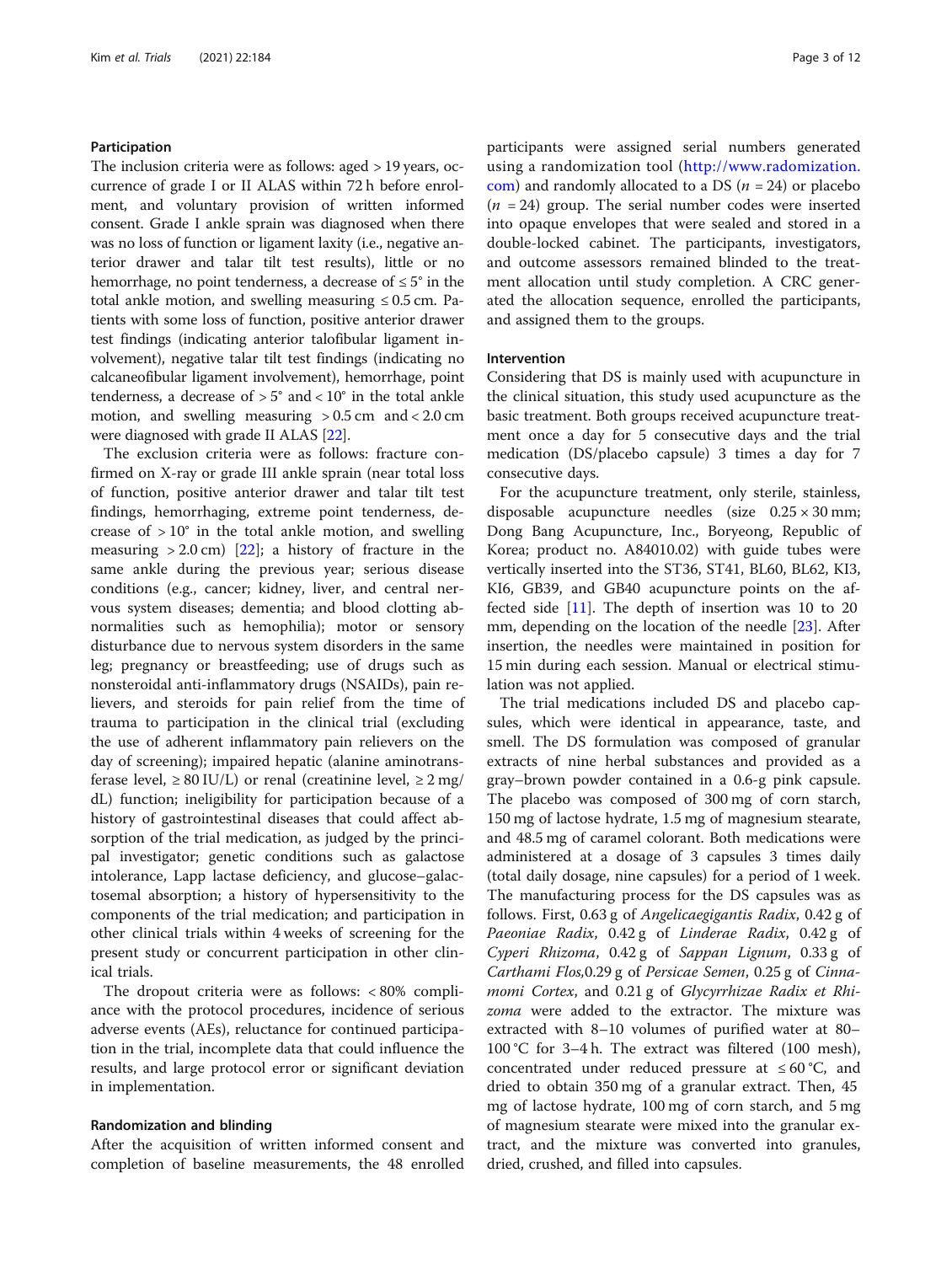Capsules were sourced from Kyungjin Pharmaceutical Co., Ltd. (Icheon, Gyeonggi-do, Republic of Korea; product no. 02190). The medication was dispensed as 0.6-g capsules packed in sealed boxes containing a 1-week dose.

Between the preintervention period and a 4-week period after treatment completion, participants were restricted from consuming the following drugs: NSAIDS, pain relievers, steroids, or adherent inflammatory pain relievers; drugs containing potassium, licorice, glycyrrhizic acid, furosemide, ethacrynic acid, or trichloromethazine; and drugs containing any of the main ingredients of DS. Participants were asked to return their medication boxes to allow enumeration of leftover capsules and for compliance assessment.

# Outcome measurements

The primary outcome was the change in the visual analog scale (VAS) score for pain, and the secondary outcomes were changes in Foot and Ankle Outcome Scores (FAOS), edema, European Quality of Life Five-Dimension-Five-Level Scale (EQ-5D-5L) scores, and the number of recurrent ankle sprains. VAS, FAOS, and edema measurements were performed at baseline (week 0; before intervention), 5 days after the first intervention (week1; the end of the intervention), and 4 weeks after treatment completion (week 5). EQ-5D-5L measurements were conducted at weeks 0, 1, and 5 and additionally at 26 weeks after treatment completion (week 27). The number of recurrent ankle sprains was assessed at 4 (week 5), 8 (week 9),12 (week 13), and 26 weeks (week 27) after treatment completion.

VAS is a validated, subjective measure for acute and chronic pain. Scores are recorded by manual marking of a point on a 10-cm line representing a continuum between "no pain" and "worst pain imaginable" [\[24](#page-11-0)]. Participants were asked to mark a point representing the severity of their pain. Scores were recorded in millimeters, and the total score ranged from 0 to 100 mm [\[25\]](#page-11-0).

FAOS is a self-administered questionnaire specific for foot and ankle injuries that was developed to assess weekly changes in symptoms and functions after these injuries. It includes 42 items assessing five domains of recovery: pain (nine items), other symptoms (seven items), activities of daily living (17 items), sports and recreational activities (five items), and foot and anklerelated quality of life (four items) [[26\]](#page-11-0).

Edema was measured in centimeters via the figure-ofeight method. The measuring tape was applied across the following landmarks in a figure-of-eight fashion as follows: navicular tuberosity, distal tip of the lateral malleolus, distal tip of the medial malleolus, and base of the fifth metatarsal. The resulting value was compared with the corresponding value for the healthy ankle [[27\]](#page-11-0).

The EQ-5D is a generic instrument for assessing health-related quality of life. It classifies health into five dimensions: mobility, self-care, usual activities, pain/discomfort, and anxiety/depression. Each dimension has three response categories: none, some, and extreme/unable to. The EQ-5D-5L is a new version of EQ-5D that includes five levels of severity (none, slight, moderate, severe, extreme/unable to) for each of the existing five EQ-5D dimensions [\[28,](#page-11-0) [29\]](#page-11-0).

Ankle sprain recurrence was defined as the repeated occurrence of ankle sprain as a result of sports participation or other daily activities, with one or more of the following consequences: (1) termination of the sports activity, limited participation in the next planned sports activity, inability to go to work/school the following day, and the need for medical attention (ranging from onsite care administered by a general practitioner to personal care administered by a sports physician) [\[30](#page-11-0)].

# Sample size calculation

Unfortunately, we did not have a preliminary study for reference, and previous similar studies are limited. Considering our limited funds and the maximum number of participants available at the two centers within the study period, our maximum possible sample size was 48. Accordingly, we adopted a pilot study design with 24 participants in each group.

As our study was a pilot study, the sample size was not sufficient for determining the efficacy of DS for ALAS. Our study will provide preliminary evidence for the efficacy and safety of DS for ALAS.

# Statistical analyses

Under IRB approval, we revised the statistical analysis procedure documented in the original study protocol. We performed per-protocol (PP) analyses for the assessment of efficacy and analyzed a supplementary full analysis set (FAS). Missing values were implemented by the last observation carried forward method. We compared the results of PP analyses and analyses of the FAS. All analyses were performed by blinded biostatisticians using SPSS version 20.0 software (IBM Corp, Armonk, NY, USA) and two-sided significance tests with a 5% significance level. Continuous variables are presented as means and standard deviations (SDs), and categorical variables are presented as count frequencies and percentages.

Baseline data were collected and compared using independent t tests,  $\chi^2$  tests, and Fisher's exact tests. Withingroup differences in the outcome measurements (week 0 vs. week 1, week 0 vs. week 5, week 1 vs. week 5) were evaluated using the Wilcoxon signed-rank test (nonparametric test) and repeated measures ANOVA (Friedman tests). Values of VAS, edema, EQ-5D-5L, and FAOS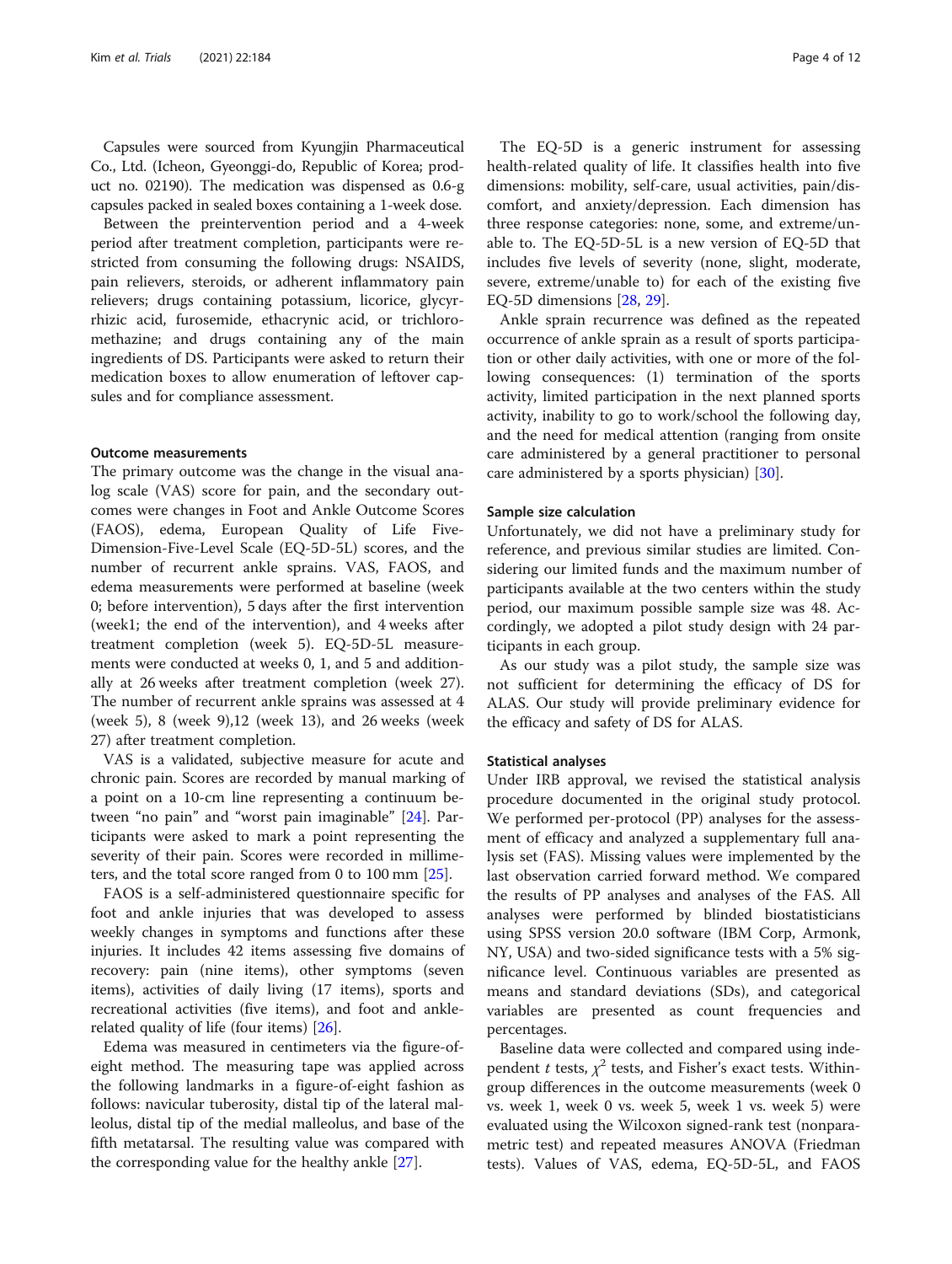were compared by repeated-measures ANOVA across two to three time points (week 0, week 1, week 5). Changes in the outcome measurements (week 0 to week 1, week 0 to week 5, week 1 to week 5) were compared between groups using the Mann–Whitney  $U$  test (nonparametric test). The number of recurrence ankle sprains at the different time points (week 5, week 9, week 13, week 27) were compared between groups using the Mann–Whitney  $U$  test (nonparametric test). For sub-analysis, participants were divided into grade I and grade II groups according to the severity of the ankle sprain, and differences in VAS, edema, EQ-5D-5L, and FAOS changes (week0 to week1, week0 to week5, and week1 to week5) between the two groups were evaluated using the Mann–Whitney U-test (nonparametric test).

# Results

# Participants

We recruited participants between June 30, 2017, and December 24, 2018, at Semyung University Korean Medicine Hospital in Chungju and between January 17, 2018, and February 15, 2019, at DongShin University Gwangju Korean Medicine Hospital. During the study period, 768 patients were assessed for eligibility and 720 were excluded. Eventually, 48 patients were included in

this study and randomly assigned to a DS group  $(n = 24)$ and a placebo group  $(n = 24)$ . One patient did not complete the treatment in each group. The results of PP analysis for the assessment of efficacy were not different from those for the FAS. Thus, data for 46 patients with ankle sprain (DS group,  $n = 23$  [grade I,  $n = 12$ ; II,  $n =$ 11]; placebo group,  $n = 23$  [grade I,  $n = 11$ ; II,  $n = 12$ ]) were included in the final analysis (Fig. 1).

# Baseline characteristics

The baseline demographic characteristics and study variables for the 46 patients in the two groups are presented in Table [1](#page-5-0). There were no significant differences in any parameter between the two groups  $(P > 0.05$ ; Table [1](#page-5-0)).

# Primary and secondary outcomes

After 1 week of treatment, we observed significant improvements in VAS-pain scores, the degree of edema, EQ-5D-5L scores, total FAOS, FAOS Symptom/Rigidity, FAOS Ache, FAOS Function Everyday Life, FAOS Features Sports/Leisure, and FAOS Quality of Life (Table [2](#page-5-0)) in both groups.

Repeated-measures ANOVA showed no significant interaction between time and group with respect to all study variables (Table [3\)](#page-6-0).

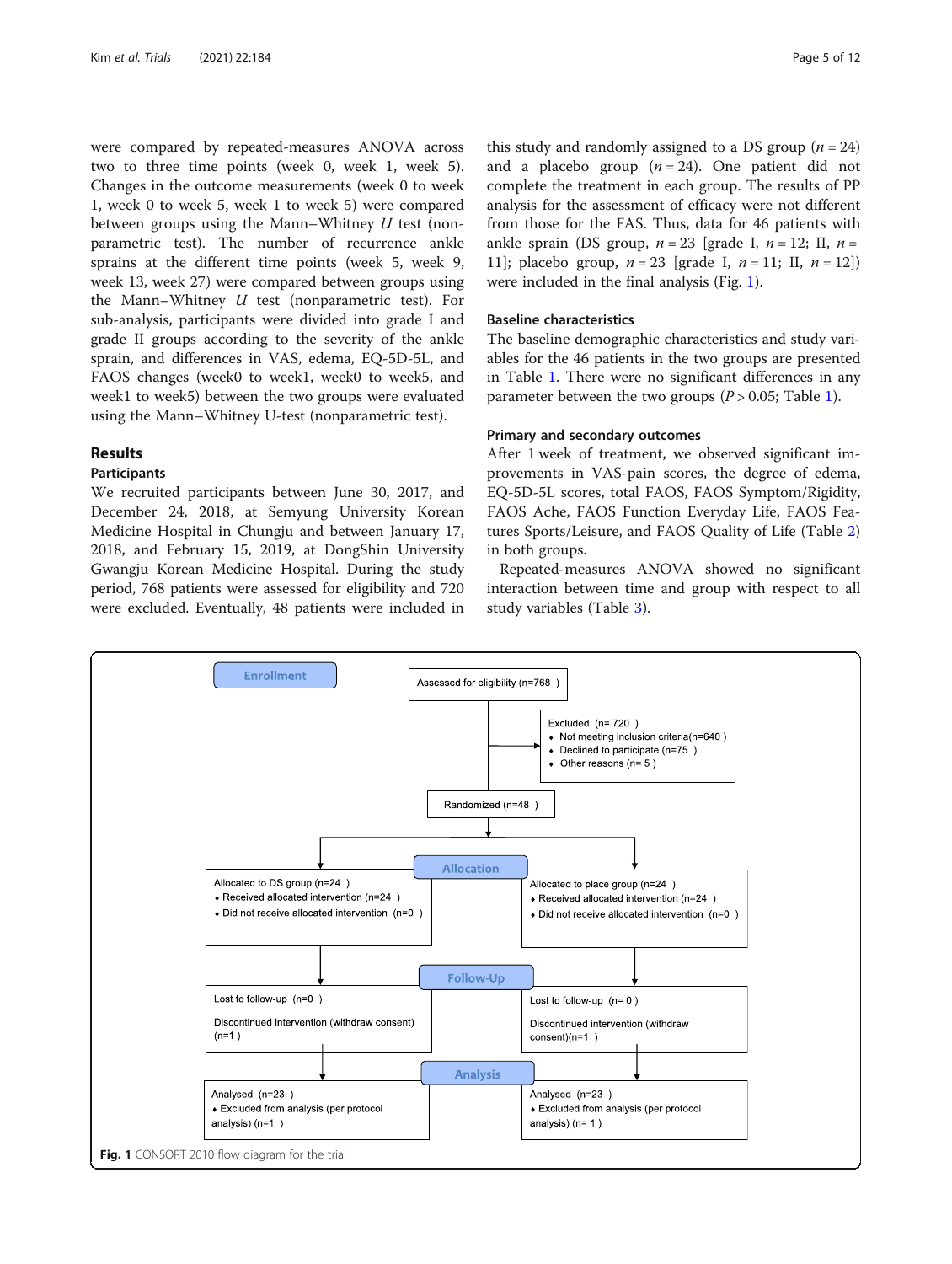| Dependent variables             | DS $(n = 23)$        | Placebo $(n=23)$     | p or $x^2$ (P)              |
|---------------------------------|----------------------|----------------------|-----------------------------|
|                                 | Mean (SD) or $n$ (%) | Mean (SD) or $n$ (%) |                             |
| Age (years)                     | 43.57 (14.99)        | 43.74 (15.42)        | $-0.52$ (.605) <sup>a</sup> |
| Gender (female)                 | 14 (60.9%)           | 10 (43.5%)           | 1.39 $(.188)^{b}$           |
| Lesion side (Lt)                | 13 (56.5%)           | $9(39.1\%)$          | 1.39 $(.188)^{b}$           |
| Sprains injury rating (grade 1) | 12 (52.2%)           | 11 (47.8%)           | $0.09(1.00)^{b}$            |
| Duration                        | 1.48(0.73)           | 1.57(0.51)           | $-0.65$ (.514) <sup>b</sup> |
| BMI                             | 25.44 (3.49)         | 23.81 (2.44)         | $-1.78$ (.075) <sup>a</sup> |
| VAS of pain                     | $0.67 \pm 0.89$      | $0.52 \pm 0.67$      | $-0.44$ (.658) <sup>a</sup> |
| Degree of edema                 | $44.87 \pm 17.02$    | $44.04 \pm 16.49$    | $-0.16$ (.876) <sup>a</sup> |
| EQ-5D-5L                        | $10.48 \pm 3.06$     | $10.17 \pm 2.60$     | $-0.17$ (.868) <sup>a</sup> |
| <b>FAOS</b>                     | $307.43 \pm 82.19$   | $299.54 \pm 76.45$   | $-0.60$ (.546) <sup>a</sup> |
| FAOS Symptom/Rigidity           | $67.10 \pm 18.05$    | $66.51 \pm 13.46$    | $-0.49$ (.628) <sup>a</sup> |
| FAOS ache                       | $60.60 \pm 17.38$    | $60.60 \pm 17.38$    | $-0.06$ (.955) <sup>a</sup> |
| FAOS Function, everyday life    | 74.41 ± 17.87        | $72.04 \pm 15.84$    | $-0.91$ $(.362)^a$          |
| FAOS Features, Sports/Leisure   | $49.67 \pm 24.78$    | $43.93 \pm 24.30$    | $-0.74$ (.460) <sup>a</sup> |
| FAOS Quality of life            | $58.30 \pm 19.93$    | $54.92 \pm 22.45$    | $-0.49(.627)^{a}$           |
| $a \cdot b$                     |                      |                      |                             |

<span id="page-5-0"></span>Table 1 Homogeneity tests for baseline demographic characteristics and study variables for 46 patients with acute lateral ankle sprain

Changes in VAS-pain scores, FAOS Symptom/Rigidity, and FAOS Ache from week 1 to week 5 were significantly different between the two groups (Table [4,](#page-6-0) Fig. [2](#page-7-0)), with superior outcomes for DS treatment.

According to the results of sub-analysis based on symptom severity, there were no significant differences in all variables between the two groups of patients with grade I ALAS (Table [5\)](#page-8-0). However, changes in FAOS Ache from week 0 to week 5 and changes in VAS scores, total FAOS, and EQ-5D-5L scores from week 1 to week 5were significantly different between the two groups of patients with grade II ALAS (Table [6\)](#page-9-0), with superior outcomes for DS treatment.

Table 2 Changes in outcome measures (week 0 vs. week 1, week 0 vs. week 5) after treatment completion in patients who received Dangguixu-san or placebo for acute lateral ankle sprain ( $n = 23$  each)

| Groups                 | Dependent<br>variables   | Week 0<br>$(M \pm SD)$ | Week 1<br>$(M \pm SD)$ | Week 5<br>$(M \pm SD)$ | <b>Difference</b><br>$(w1-w0)$ | $Z(P)^a$             | <b>Difference</b><br>$(w5-w0)$ | $Z(P)^a$             | $x^2 (P)^b$        |
|------------------------|--------------------------|------------------------|------------------------|------------------------|--------------------------------|----------------------|--------------------------------|----------------------|--------------------|
| DS group<br>$(n = 23)$ | Degree of edema          | $0.67 \pm 0.89$        | $0.23 \pm 0.43$        | $0.21 \pm 0.33$        | $-0.44 \pm 0.93$               | $-2.57(0.010)$       | $-0.45 \pm 0.83$               | $-2.47$<br>(0.014)   | 6.48<br>(0.039)    |
|                        | VAS of pain              | $44.87 \pm 17.02$      | $24.96 \pm 18.27$      | $12.74 \pm 16.20$      | $-19.91 \pm 21.62$             | $-3.09(0.002)$       | $-32.13 \pm 23.65$             | $-3.75$<br>(< 0.001) | 32.89<br>(< 0.001) |
|                        | <b>TOTAL</b><br>EQ-5D-5L | $10.48 \pm 3.06$       | $8.35 \pm 2.85$        | $6.70 \pm 2.77$        | $-2.13 \pm 2.69$               | $-3.04$<br>(0.002)   | $-3.78 \pm 4.22$               | $-3.49$<br>(< 0.001) | 26.42<br>(< 0.001) |
|                        | <b>TOTAL FAOS</b>        | $307.43 \pm 82.19$     | $368.55 \pm 74.72$     | $430.09 \pm 79.82$     | $61.13 \pm 72.52$              | $-3.13$<br>(0.002)   | 122.66<br>±107.34              | $-3.65$<br>(< 0.001) | 24.02<br>(< 0.001) |
| Placebo<br>group       | Degree of edema          | $0.52 \pm 0.67$        | $0.27 \pm 0.54$        | $0.12 \pm 0.44$        | $-0.24 \pm 0.53$               | $-2.11$<br>(0.035)   | $-0.40 \pm 0.70$               | $-2.60$<br>(0.009)   | 8.03<br>(0.018)    |
| $(n = 23)$             | VAS of pain              | $44.04 \pm 16.49$      | $19.26 \pm 14.14$      | $14.87 \pm 12.82$      | $-24.78 \pm 12.83$             | $-4.07$<br>(< 0.001) | $-29.17 \pm 16.26$             | $-3.94$<br>(< 0.001) | 36.56<br>(< 0.001) |
|                        | <b>TOTAL</b><br>EQ-5D-5L | $10.17 \pm 2.61$       | $7.61 \pm 1.83$        | $6.65 \pm 1.70$        | $-2.57 \pm 1.78$               | $-3.94$<br>(< 0.001) | $-3.52 \pm 2.84$               | $-3.72$<br>(< 0.001) | 32.84<br>(< 0.001) |
|                        | <b>TOTAL FAOS</b>        | $299.54 \pm 76.45$     | $383.45 \pm 66.80$     | $428.00 \pm 59.18$     | $83.91 \pm 74.37$              | $-3.68$<br>(< 0.001) | $128.46 \pm 85.78$             | $-3.83$<br>(< 0.001) | 28.17<br>(< 0.001) |

<sup>a</sup>Wilcoxon signed-rank test; <sup>b</sup>Repeated measures ANOVA (Friedman test)

<sup>&</sup>lt;sup>a</sup>t test; <sup>b</sup>x<sup>2</sup> test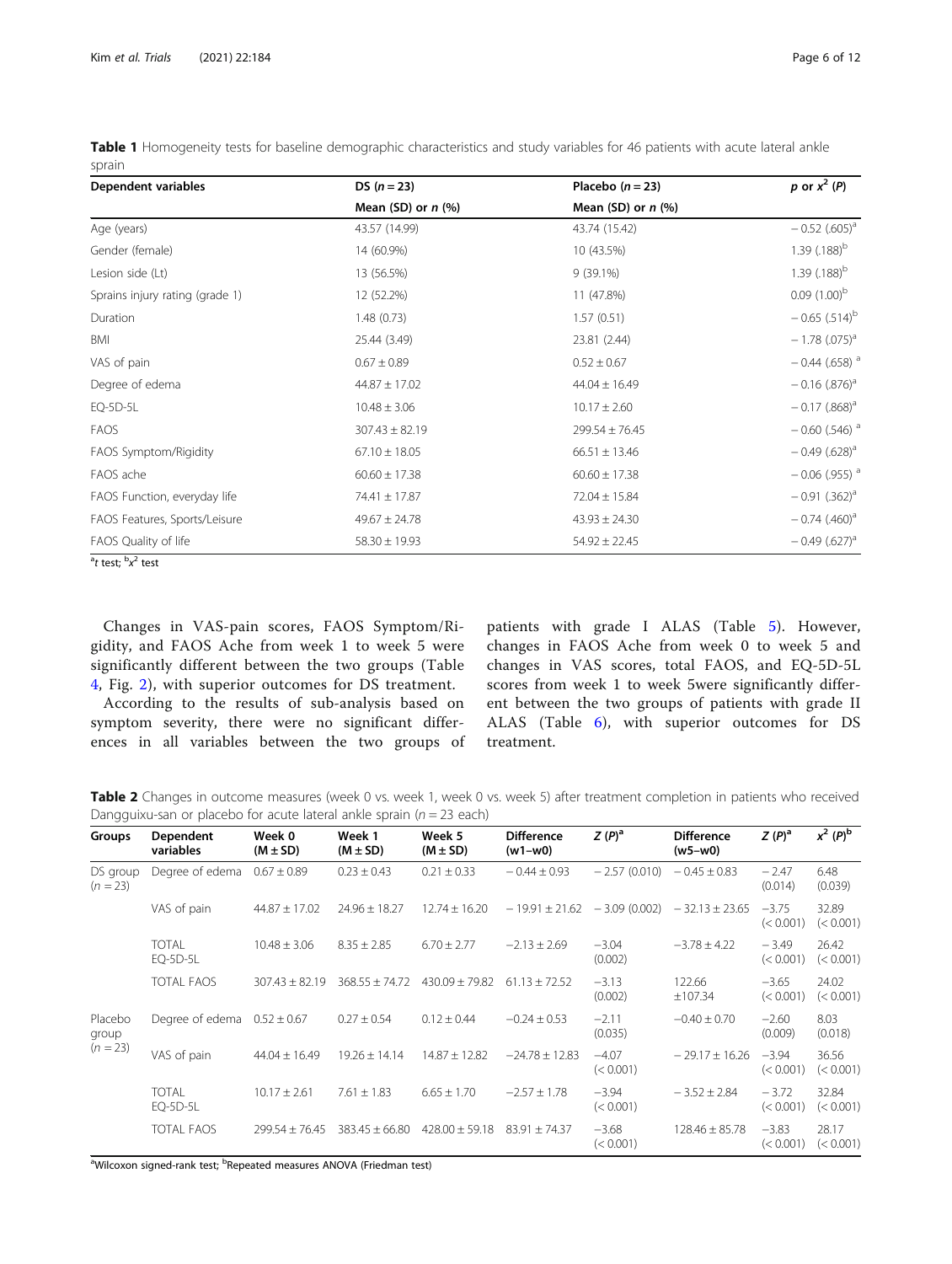| For acate fateral armse spraint $n = 23$ cacity |                    |                |            |                |             |       |         |
|-------------------------------------------------|--------------------|----------------|------------|----------------|-------------|-------|---------|
| <b>Dependent variables</b>                      | Group $(n)$        | Source         | SS         | df             | Mean square | F     | p       |
| VAS of pain                                     | $DS (n = 23)$      | Time           | 23,121.80  | 2              | 11,560.90   | 67.42 | < 0.001 |
|                                                 | Placebo $(n = 23)$ | Group*<br>Time | 351.19     | $\overline{2}$ | 179.59      | 1.05  | 0.355   |
| Degree of edema                                 | DS $(n = 23)$      | Time           | 4.65       | $\overline{2}$ | 2.32        | 9.17  | < 0.001 |
|                                                 | Placebo $(n = 23)$ | Group*<br>Time | 0.23       | $\overline{2}$ | 0.12        | 0.46  | 0.633   |
| Total EQ-5D-5L                                  | DS $(n = 23)$      | Time           | 315.13     | $\overline{2}$ | 157.57      | 32.65 | < 0.001 |
|                                                 | Placebo $(n = 23)$ | Group*<br>Time | 2.84       | $\overline{2}$ | 1.42        | 0.29  | 0.746   |
| <b>Total FAOS</b>                               | $DS (n = 23)$      | Time           | 365,514.69 | 2              | 172,757.35  | 51.71 | < 0.001 |
|                                                 | Placebo $(n = 23)$ | Group*<br>Time | 3221.20    | $\overline{2}$ | 1612.10     | 0.46  | 0.635   |

<span id="page-6-0"></span>Table 3 Results of repeated-measures ANOVA for the outcomes of treatment in patients who received Dangguixu-san or placebo for acute lateral ankle sprain  $(n - 23$  each)

\* interaction between time and group

The DS and placebo groups showed no significant differences in the number of recurrent ankle sprains at weeks 5, 9, 13, and 27 and changes in EQ-5D-5L scores from week 0 to week 27 (Tables [7](#page-9-0) and [8\)](#page-9-0).

# Safety evaluation

For safety evaluation, the incidence of AEs and the results of clinical laboratory tests performed before (week 0) and after (week 1) treatment were compared between the two groups. AEs were recorded on a case report form after evaluation of their relationships with the intervention. No intervention-related AEs occurred in the DS and placebo groups. There were no significant treatment-induced changes in all clinical laboratory parameters except alaninetransaminase and creatinine, which exhibited significant increases in the placebo group relative to the changes in the DS group. However, the increases were within the normal ranges for both parameters (Table [9](#page-10-0)).

# **Discussion**

To our knowledge, this is the first randomized, doubleblind, placebo-controlled study investigating the effects of DS with regard to the reduction of pain and edema; recovery of function, activities of daily living, and quality of life; and recurrence in patients with ALAS.

Table 4 Comparison of changes in outcome measurements between patients who received Dangguixu-san and those who received placebo for acute lateral ankle sprain ( $n = 23$  each)

| Dependent variables       | Group $(n)$          | Difference (w1-<br>w0) | $Z(p)^a$ | Difference (w5-<br>w0) | $Z(p)^a$ | Difference (w5-<br>w1) | $Z(p)^a$ |
|---------------------------|----------------------|------------------------|----------|------------------------|----------|------------------------|----------|
| VAS of pain               | DS $(n = 23)$        | $19.91 \pm 21.62$      | $-0.82$  | $32.13 \pm 23.65$      | $-0.63$  | $12.22 \pm 22.08$      | $-2.59$  |
|                           | Placebo $(n=$<br>23) | $24.78 \pm 12.83$      | (0.412)  | $29.17 \pm 16.26$      | (0.527)  | $4.39 \pm 10.71$       | (0.010)  |
| Degree of edema           | $DS (n = 23)$        | $0.44 \pm 0.93$        | $-0.66$  | $0.45 \pm 0.83$        | $-0.09$  | $0.01 \pm 0.59$        | $-0.96$  |
|                           | Placebo $(n=$<br>23) | $0.24 \pm 0.53$        | (0.512)  | $0.40 \pm 0.70$        | (0.929)  | $0.15 \pm 0.61$        | (0.338)  |
| Total EQ-5D-5L            | $DS (n = 23)$        | $2.13 \pm 2.69$        | $-0.51$  | $3.78 \pm 4.22$        | $-0.48$  | $1.65 \pm 4.13$        | $-1.29$  |
|                           | Placebo $(n=$<br>23) | $2.57 \pm 1.78$        | (0.609)  | $3.52 \pm 2.84$        | (0.633)  | $0.96 \pm 2.14$        | (0.198)  |
| <b>Total FAOS</b>         | DS $(n = 23)$        | $61.13 \pm 72.52$      | $-0.91$  | $122.66 \pm 107.34$    | $-0.41$  | $61.53 \pm 99.49$      | $-1.15$  |
|                           | Placebo $(n=$<br>23) | $83.91 \pm 74.37$      | (0.362)  | $128.46 \pm 85.78$     | (0.684)  | $44.55 \pm 53.31$      | (0.249)  |
| FAOS Symptom/<br>Rigidity | $DS (n = 23)$        | $8.36 \pm 15.97$       | $-1.42$  | $20.16 \pm 21.87$      | $-0.08$  | $11.80 \pm 17.34$      | $-2.54$  |
|                           | Placebo $(n=$<br>23) | $14.69 \pm 12.83$      | (0.155)  | $18.74 + 17.07$        | (0.939)  | $4.05 \pm 10.47$       | (0.011)  |
| FAOS ache                 | DS $(n = 23)$        | $15.52 \pm 14.41$      | $-0.80$  | $29.29 \pm 22.83$      | $-1.01$  | $14.25 \pm 20.91$      | $-2.69$  |
|                           | Placebo $(n=$<br>23) | $18.60 \pm 16.60$      | (0.426)  | $24.41 \pm 18.33$      | (0.312)  | $5.81 \pm 10.12$       | (0.007)  |

<sup>a</sup>Mann-Whitney U test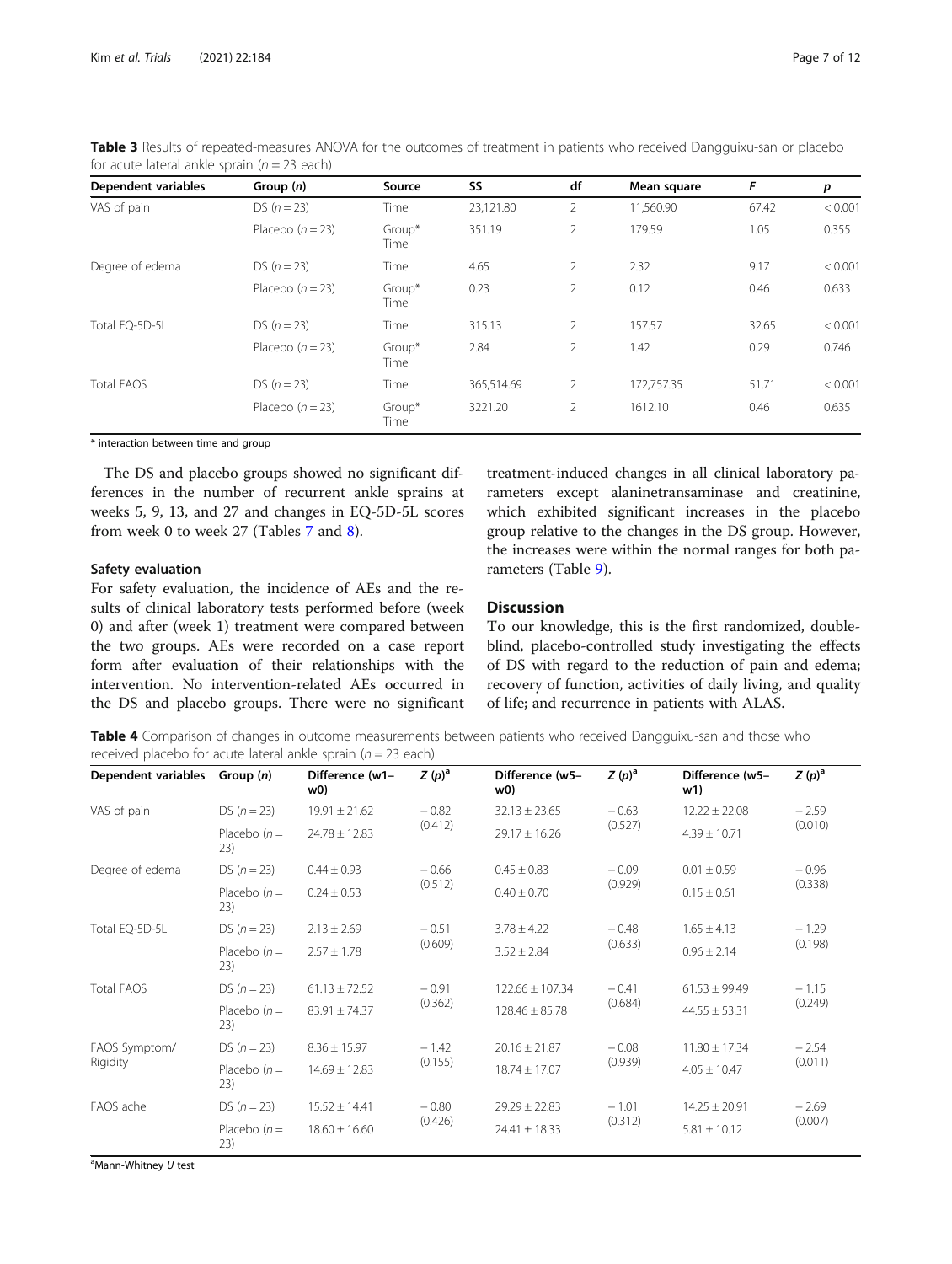<span id="page-7-0"></span>

Because studies of herbal medicines for ankle sprain are few, our study design (i.e., the treatment and evaluation schedules) was based on the designs of several acupuncture studies for ankle sprain [\[31](#page-11-0)]. Considering that DS is primarily used with acupuncture in clinical situations, we used acupuncture treatment as the basic treatment in the present study.

Biological ligament healing can be divided into three phases: inflammatory phase, proliferation phase, and remodeling or maturation phase [[32](#page-11-0)]. The present study included patients with ankle sprain in the inflammatory phase (occurrence within 72 h before enrolment). There is good evidence for the usefulness of immobilization and occasionally, surgical correction for the management of grade III ankle sprains [\[33](#page-11-0)]. Therefore, we excluded

patients with grade III ankle sprain. We also excluded patients who were using analgesics that could affect the study outcomes and those at risk of AEs associated with DS treatment.

There were several major findings in the present study. First, relative to placebo treatment, DS did not induce evident beneficial changes from baseline (week 0) to the end of treatment (week 1) in patients with grade I or II ALAS; however, it resulted in significant pain reduction and symptom alleviation over 4 weeks after treatment completion (week 1 to week 5). Second, in patients with grade II ALAS, DS resulted in significant pain reduction over 5 weeks after the start of treatment (week 0 to week 5) as well as significant pain reduction and recovery of function, activities of daily living, and quality of life over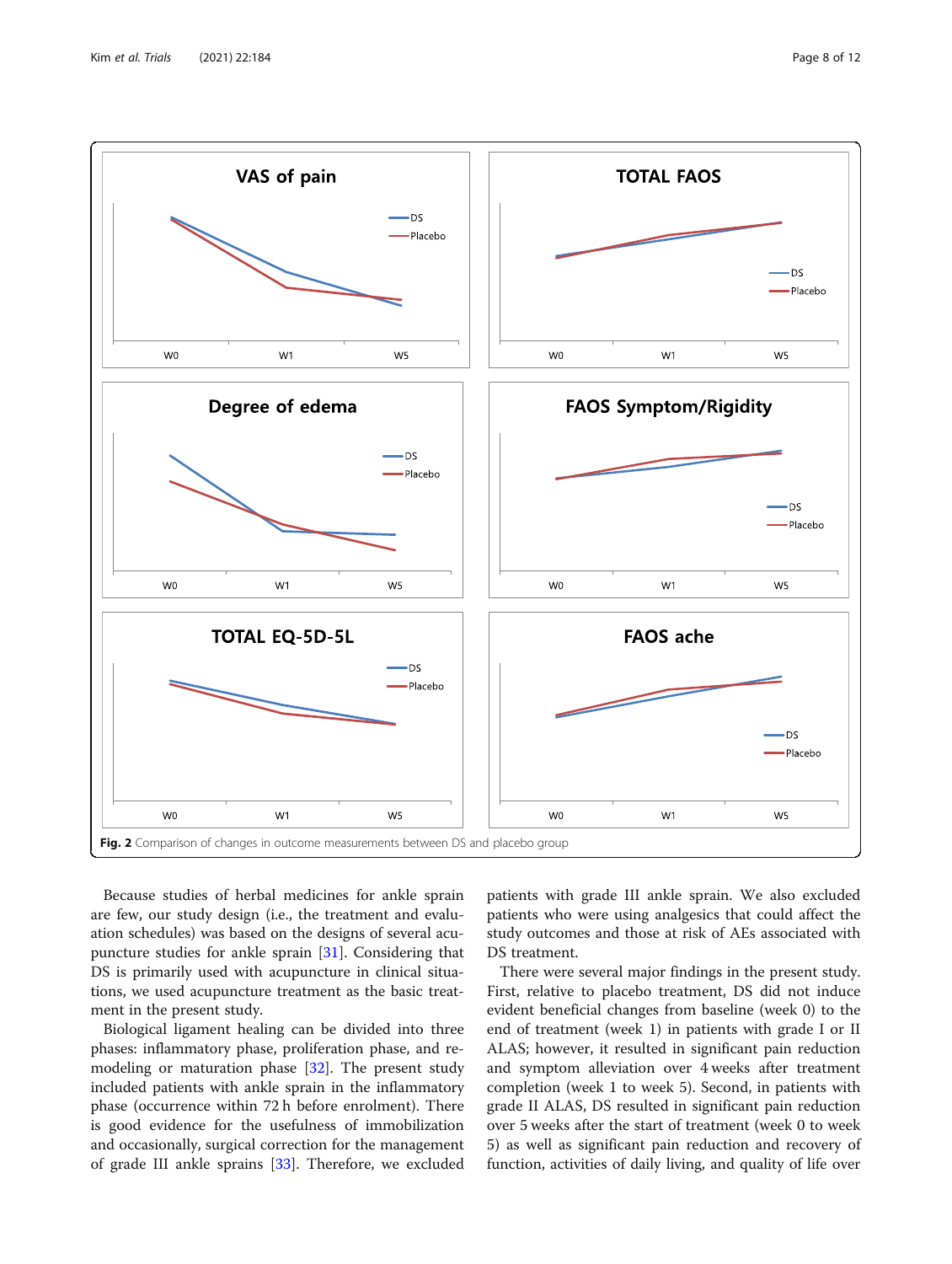<span id="page-8-0"></span>

| Dependent<br>variables |                       |                                    |                      |                    | Group (n) Week 0 (M ± SD) Week 1 (M ± SD) Week 5 (M ± SD) Difference (w1-w0) $Z$ (p) <sup>a</sup> |                                  | Difference (w5-w0) Z (p) <sup>a</sup> |                                   | Difference (w5-w1) $Z(p)^a$ |                |
|------------------------|-----------------------|------------------------------------|----------------------|--------------------|---------------------------------------------------------------------------------------------------|----------------------------------|---------------------------------------|-----------------------------------|-----------------------------|----------------|
| VAS of pain            |                       | $DS (n = 12)$ 39.33 ± 14.51        | $19.50 \pm 11.70$    | $16.67 \pm 21.46$  | $-19.83 \pm 15.02$                                                                                | $-0.31(0.755) -22.67 \pm 24.64$  |                                       | $-0.56$ (0.577) $-2.83 \pm 20.66$ |                             | $-0.32(0.750)$ |
|                        | Placebo<br>$(n = 11)$ | 43.91 ± 21.19                      | $22.82 \pm 12.24$    | $14.73 \pm 10.56$  | $-21.09 \pm 15.00$                                                                                |                                  | $-29.18 \pm 19.81$                    |                                   | $-8.09 \pm 8.62$            |                |
| Degree of              |                       | DS $(n = 12)$ 0.17 $\pm$ 0.39      | $0.17 \pm 0.58$      | $0.25 \pm 0.45$    | $0.03 \pm 0.36$                                                                                   | $-0.24$ (0.812) 0.03 ± 0.45      |                                       | $-0.79$ (0.431) 0.00 ± 0.67       |                             | $-0.69(0.488)$ |
| edema                  | Placebo<br>$(n = 11)$ | $0.09 \pm 0.54$                    | $0.09 \pm 0.30$      | $0.00 \pm 0.00$    | $-0.06 \pm 0.24$                                                                                  |                                  | $-0.08 \pm 0.25$                      |                                   | $-0.02 \pm 0.26$            |                |
| TOTAL                  |                       | $DS (n = 12)$ 9.33 ± 1.78          | $7.08 \pm 1.56$      | $7.50 \pm 3.66$    | $-2.25 \pm 1.82$                                                                                  | $-0.84$ $(0.399) -1.83 \pm 3.90$ |                                       | $-0.77(0.439)$ 0.42 ± 4.10        |                             | $-0.51(0.609)$ |
| EQ-5D-5L               | Placebo<br>$(n = 11)$ | $10.73 \pm 2.90$                   | $7.73 \pm 1.49$      | $7.18 \pm 1.89$    | $-3.00 \pm 2.10$                                                                                  |                                  | $-3.55 \pm 3.83$                      |                                   | $-0.55 \pm 2.62$            |                |
| TOTAL FAOS             |                       | DS ( $n = 12$ ) $349.28 \pm 60.85$ | 89<br>$393.40 \pm 5$ | $403.23 \pm 98.09$ | $44.13 \pm 52.35$                                                                                 | $-0.19$ (0.854) 53.95 ± 86.99    |                                       | $-1.05(0.295)$ 9.83 $\pm 100.83$  |                             | $-0.86(0.389)$ |
|                        | placebo<br>$(n = 11)$ | $314.15 \pm 88.63$                 | $376.45 \pm 62.75$   | $410.71 \pm 63.41$ | $62.31 \pm 84.87$                                                                                 |                                  | $96.56 \pm 106.41$                    |                                   | $34.25 \pm 60.46$           |                |

| $\frac{1}{2}$<br>$\stackrel{U}{\leq}$                                                                                    |                                         |
|--------------------------------------------------------------------------------------------------------------------------|-----------------------------------------|
| ֦֦֧֧֧֦֧֦֧֧֧֧֧֧֧֧֛֧֧֛֛֛֧֛֛֚֚֚֚֚֚֚֚֚֚֚֚֚֚֝֘֝֕֝֝֝֓֝֘֝֓֝֓֕֝֓֕֝֬֝֓֝֓֝֓֝֓֝֓֝֓֝֓֝֬֝֓֝֓֝֬֝֓֝֓֝֬֝֝֝֝<br>֧֧֧֧֧֧֧֧֧֧֛֧֛֛֛֛֛֚֚֚֚֝֜֜֜ |                                         |
| interactional and lobe lobe<br>j<br>;<br>ś<br>j                                                                          |                                         |
| ١<br>J<br>j                                                                                                              |                                         |
| $\frac{1}{2}$<br>j<br>$\overline{ }$<br>$\frac{1}{2}$                                                                    |                                         |
| ic + c d d =<br>١<br>į<br>j                                                                                              |                                         |
| j                                                                                                                        |                                         |
| うつう シリソーン<br>in rocaivos of<br>l<br>1                                                                                    |                                         |
|                                                                                                                          |                                         |
| I<br>؛<br>$\overline{\phantom{a}}$<br>١<br>l                                                                             |                                         |
| ₹<br>٢<br>S                                                                                                              |                                         |
| ור מרמי<br>ī<br>ξ<br>١<br>Ś                                                                                              |                                         |
| 5<br>์<br>ง<br>ו<br>ו<br>ļ<br>J                                                                                          |                                         |
| $\overline{a}$<br>l<br>ζ<br>)<br>)<br>-<br>۱                                                                             |                                         |
| )<br>)<br>-<br>ξ<br>l<br>$\zeta$<br>l                                                                                    |                                         |
| $\frac{1}{2}$                                                                                                            |                                         |
| J<br>j<br>,<br>2<br>-                                                                                                    |                                         |
| くちょう てんきゅう こうのう こうこうきょう こうしょう<br>リー・リー<br>l<br>l                                                                         |                                         |
| Ż<br>$\frac{1}{2}$                                                                                                       |                                         |
| asurement                                                                                                                |                                         |
|                                                                                                                          |                                         |
|                                                                                                                          |                                         |
| $\overline{a}$                                                                                                           |                                         |
| d<br>Ï<br>j                                                                                                              |                                         |
|                                                                                                                          |                                         |
|                                                                                                                          |                                         |
| ١<br>I                                                                                                                   | i<br>j<br>$\overline{\phantom{a}}$<br>l |
|                                                                                                                          | $\mathbf{I}$<br>:<br>į                  |
|                                                                                                                          | ļ                                       |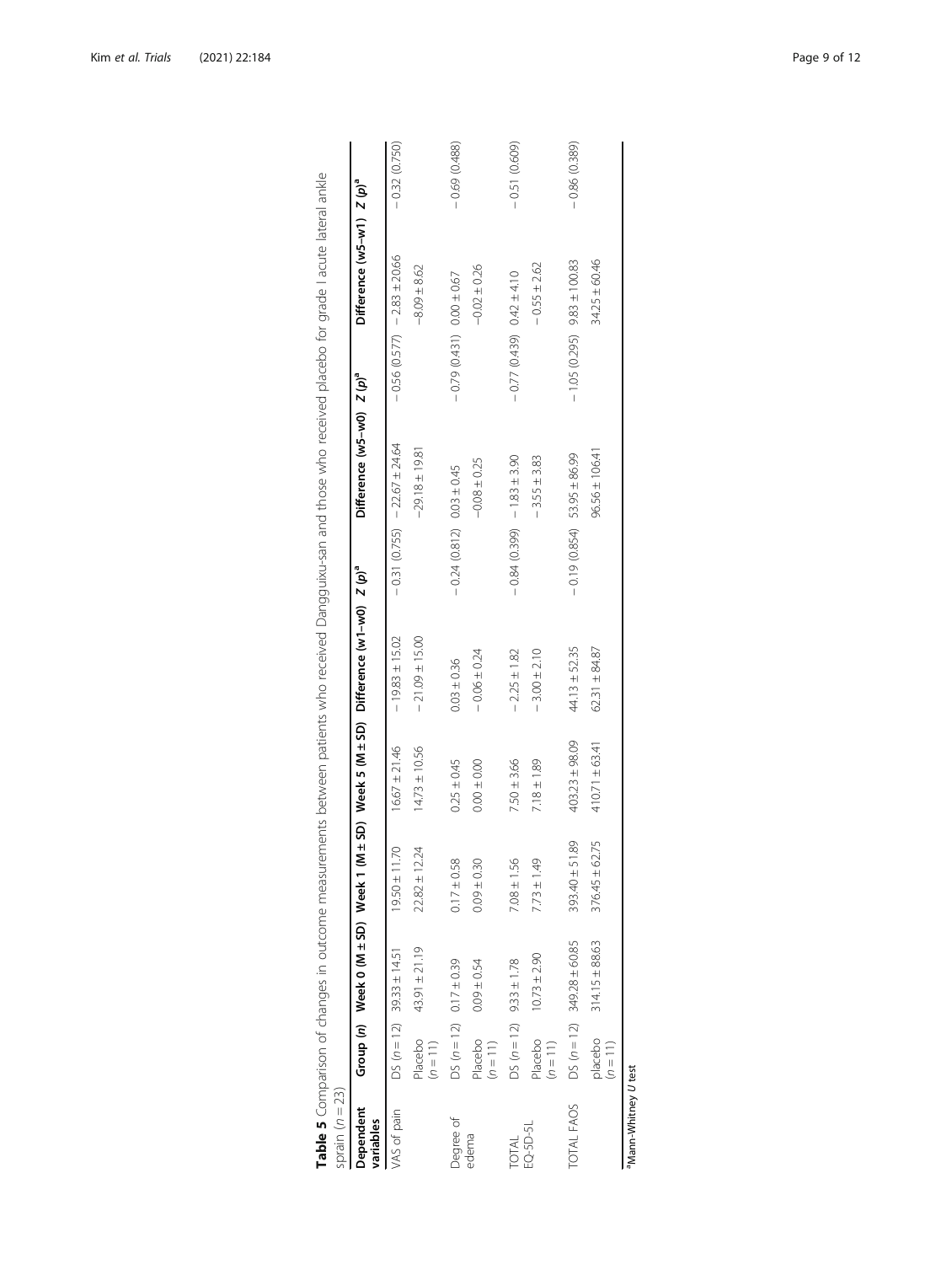| Dependent<br>variables   | Group $(n)$           | Week 0<br>$(M \pm SD)$           | Week 1<br>$(M \pm SD)$ | Week 5<br>$(M \pm SD)$ | <b>Difference</b><br>$(w1-w0)$ | $Z(p)^a$           | <b>Difference</b><br>(w5-w0) | $Z(p)^a$           | <b>Difference</b><br>$(w5-w1)$ | $Z(p)^{a}$           |
|--------------------------|-----------------------|----------------------------------|------------------------|------------------------|--------------------------------|--------------------|------------------------------|--------------------|--------------------------------|----------------------|
| VAS of pain              | $DS(n=$<br>11)        | 50.91 $\pm$<br>18.14             | $30.91 \pm$<br>22.56   | $8.45 \pm 5.65$        | $-20.00 \pm 1$<br>27.93        | $-0.71$<br>(0.479) | $-42.45 \pm$<br>18.38        | $-1.54$<br>(0.123) | $-22.45 \pm$<br>19.54          | $-3.03$<br>(0.002)   |
|                          | Placebo<br>$(n = 12)$ | 44.17 $\pm$<br>11.65             | $16.00 \pm$<br>15.47   | $15.00 \pm$<br>15.08   | $-28.17 \pm 9.93$              |                    | $-29.17 \pm$<br>13.11        |                    | $-1.00 \pm 11.65$              |                      |
| Degree of<br>edema       | $DS(n=$<br>11)        | $1.36 \pm 1.03$                  | $0.27 \pm 0.47$        | $0.36 \pm 0.50$        | $-0.95 \pm 1.10$               | $-1.31$<br>(0.189) | $-0.98 \pm 0.83$             | $-0.85$<br>(0.396) | $0.03 \pm 0.51$                | $-0.72$<br>(0.473)   |
|                          | Placebo<br>$(n = 12)$ | $1.08 + 0.79$                    | $0.50 \pm 0.67$        | $0.25 \pm 0.62$        | $-0.41 \pm 0.67$               |                    | $-0.68 \pm 0.86$             |                    | $-0.28 \pm 0.81$               |                      |
| <b>TOTAL</b><br>EQ-5D-5L | $DS(n=$<br>11)        | $11.73 \pm 3.72$ $9.73 \pm 3.35$ |                        | $5.82 \pm 0.75$        | $-2.00 \pm 3.49$               | $-0.88$<br>(0.880) | $-5.91 \pm 3.59$             | $-1.85$<br>(0.065) | $-3.91 \pm 2.88$               | $-2.66$<br>(0.008)   |
|                          | Placebo<br>$(n = 12)$ | $9.67 + 2.31$                    | $7.50 \pm 2.15$        | $6.17 \pm 1.40$        | $-2.17 \pm 1.40$               |                    | $-3.50 \pm 1.68$             |                    | $-1.33 \pm 1.61$               |                      |
| <b>TOTAL</b><br>FAOS     | $DS(n=$<br>11)        | $261.77 \pm$<br>79.97            | $341.45 \pm$<br>88.16  | $459.39 \pm$<br>40.28  | $79.67 \pm 88.48$              | $-0.31$<br>(0.758) | $197.62 \pm 71.97 - 1.23$    | (0.218)            | $117.95 \pm 62.34 - 2.59$      | (0.010)              |
|                          | Placebo<br>$(n = 12)$ | $286.15 \pm$<br>64.35            | $389.86 +$<br>72.46    | 443.85 $\pm$<br>52.68  | $103.71 \pm 60.16$             |                    | $157.70 \pm 49.73$           |                    | $53.99 \pm 46.46$              |                      |
| FAOS<br>ache             | $DS(n=$<br>11)        | 52.00 $\pm$<br>15.63             | $69.69 \pm$<br>14.41   | $95.19 \pm 5.28$       | $17.68 \pm 14.67$              | $-1.05$<br>(0.294) | $43.18 \pm 14.36$            | $-2.35$<br>(0.019) | $25.50 \pm 11.79$              | $-3.49$ (<<br>0.001) |
|                          | Placebo<br>$(n = 12)$ | 59.67 $\pm$<br>11.50             | $82.63 \pm$<br>16.29   | $89.35 \pm$<br>10.51   | $22.92 \pm 14.08$              |                    | $29.64 \pm 9.29$             |                    | $6.73 \pm 8.16$                |                      |

<span id="page-9-0"></span>Table 6 Comparison of outcome measurements between patients who received Dangguixu-san and those who received placebo for grade II acute lateral ankle sprain( $n = 23$ )

<sup>a</sup>Mann-Whitney U test

4 weeks after treatment completion (week 1 to week 5). Third, DS did not induce AEs or significant negative changes in clinical laboratory parameters during or after treatment.

Both DS and placebo resulted in significant pain and edema reduction and recovery of function, activities of daily living, and quality of life in patients with ALAS. However, there were no significant positive effects of DS immediately after treatment completion. These results may be related to the therapeutic effects of the intervention, which was the basic treatment in both groups in the present study.

When patients with grade I or grade II ALAS were separately analyzed, it was found that DS induced significant therapeutic effects in patients with grade II ALAS,

Table 7 Number of recurrences at different time points in patients who received Dangguixu-san or placebo for acute lateral ankle sprain ( $n = 23$  each)

| Dependent       | DS $(n = 23)$ | Placebo $(n=23)$ | $Z(p)^a$       |
|-----------------|---------------|------------------|----------------|
| variables       | $(M \pm SD)$  | $(M \pm SD)$     |                |
| Total relapse   | $0.61 + 1.34$ | $0.13 + 0.46$    | $-1.83(0.068)$ |
| Week 5 relapse  | $0.13 + 0.34$ | $0.09 + 0.42$    | $-0.96(0.334)$ |
| Week 9 relapse  | $0.00 + 0.00$ | $0.00 + 0.00$    | $-0.00(1.00)$  |
| Week 13 relapse | $0.26 + 1.05$ | $0.04 + 0.21$    | $-0.62(0.538)$ |
| Week 27 relapse | $0.22 + 0.52$ | $0.00 \pm 0.00$  | $-2.61(0.039)$ |

<sup>a</sup>Mann-Whitney U test

with pain reduction starting from week 0 and functional recovery starting from week 1. These results may be related to the characteristics of grade I and II ALAS and the effects of DS on blood stasis associated with ankle sprain. Ankle ligament sprains are generally graded on the basis of severity. Grade I sprains are characterized by mild stretching of the ligaments without macroscopic rupture or joint instability, while grade II (moderate) sprains involve partial rupture of the ligament with moderate pain and swelling. There are functional limitations and slight to moderate instability. Typically, patients present with problems in weight bearing [[22\]](#page-11-0). The distinction between grade I or grade II/III injuries is important from the perspective of both treatment and prognosis. It is suggested that a grade I sprain does not need any treatment because functional instability or recurrent sprain is less frequent after ligament sprains than after ligament ruptures [\[34](#page-11-0)].

Table 8 Comparison of changes in EQ-5D-5L scores from baseline to 26 weeks after treatment between patients who received Dangguixu-san and those who received placebo for acute lateral ankle sprain ( $n = 23$  each)

| Dependent Group(n) Week 0<br>variables |                          | $(M \pm SD)$        | Week 27<br>$(M \pm SD)$ | Difference $Z(p)^a$<br>$(w27-w0)$        |         |
|----------------------------------------|--------------------------|---------------------|-------------------------|------------------------------------------|---------|
| Total EO-5D- DS<br>5L                  | $(n = 23)$               | $10.48 +$<br>- 3.06 |                         | $5.48 \pm 1.04$ $-5.00 \pm 3.02$ $-0.50$ | (0.618) |
|                                        | Placebo<br>$(n=23)$ 2.61 | $1017 +$            |                         | $5.61 + 1.27 - 4.57 + 2.98$              |         |

<sup>a</sup>Mann-Whitney U test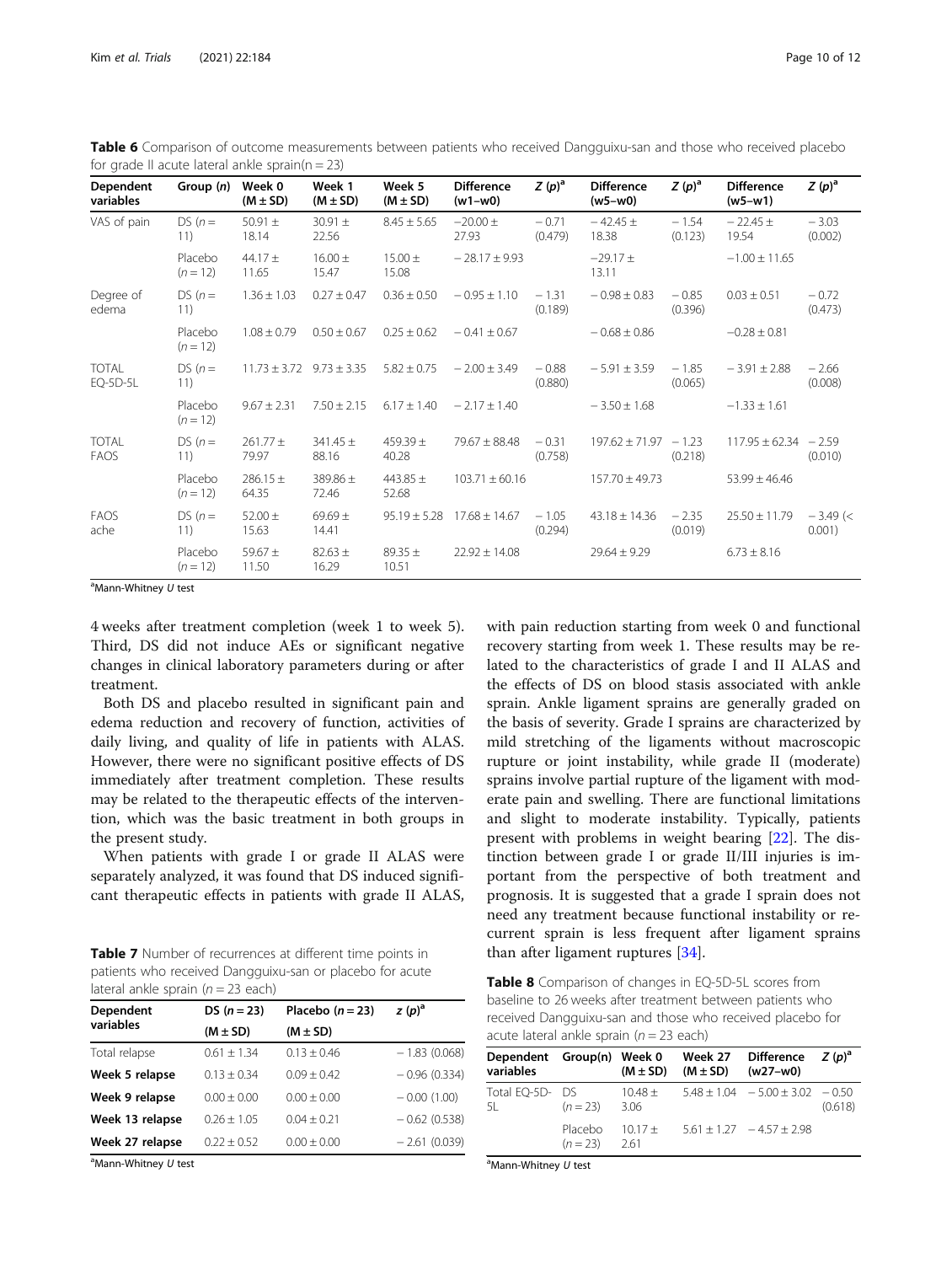| Dependent variables |            | Week 0 $(M \pm SD)$ | Week 1 $(M \pm SD)$ | Difference (w1-w0) |                | p       |       |
|---------------------|------------|---------------------|---------------------|--------------------|----------------|---------|-------|
| Biochemistry        | ALT (SGPT) | $DS (n = 23)$       | $24.65 \pm 11.58$   | $23.00 + 10.44$    | $-1.65 + 4.75$ | $-1.99$ | 0.047 |
|                     |            | Placebo $(n = 23)$  | $20.61 \pm 10.92$   | $21.96 + 11.93$    | $1.35 + 4.25$  |         |       |
|                     | . r        | $DS (n = 23)$       | $0.82 + 0.21$       | $0.80 + 0.21$      | $-0.02 + 0.15$ | $-2.05$ | 0.040 |
|                     |            | Placebo $(n = 23)$  | $0.78 + 0.17$       | $0.84 + 0.19$      | $0.07 + 0.14$  |         |       |

<span id="page-10-0"></span>Table 9 Comparison of change in clinical laboratory parameters between patients who received Dangguixu-san and those who received placebo for acute lateral ankle sprain ( $n = 23$  each)

Increased interleukin-6 (IL-6) levels are clinically correlated with exacerbation of trauma and the associated inflammation; therefore, IL-6 is an important biomarker of trauma [[35,](#page-11-0) [36\]](#page-11-0). DS, which has been conventionally prescribed for the treatment of inflammation caused by physical trauma, has been found to lower the IL-6 level. In addition, it was found to activate Nrf2, a key anti-inflammatory factor, and suppress nuclear factor-kappa beta, a well-established proinflammatory factor, in vitro [[37](#page-11-0)]. Hematoma and tenderness associated with grade II ankle sprains are similar to the characteristic symptoms of blood stasis, such as blood spots under the skin and pain in a fixed position. Thus, DS, which promotes blood circulation and relieve blood stasis, resulted in significant long-term effects in patients with grade II ALAS in the present study.

This study has some limitations. First, it was a pilot study with a small sample size. Therefore, the number of subjects included in the final analysis was small. Second, we adopted acupuncture as a basic treatment, which might have led to biased results. In our opinion, it would be better to adopt other conventional treatments (e.g., usual care, physiotherapy) for ankle sprain or DS treatment alone. Third, we included patients with grade I or grade II ALAS as participants, which might have led to biased results. We believe that future studies should include only grade II ALAS, which exhibits features similar to the characteristic symptoms of blood stasis. Fourth, our findings were limited to acute grade I or grade II ALAS. Further studies could analyze the effects of DS in patients with chronic or grade III ALAS.

# Conclusions

In conclusion, our results have established clinical evidence that DS combined with acupuncture did not show beneficial effects compared to placebo combined with acupuncture from baseline to the end of treatment. However, relative to placebo combined with acupuncture, DS combined with acupuncture was a safe treatment with positive long-term effects in terms of pain reduction and symptom alleviation in patients with grade I or II ALAS. Moreover, it was found to reduce pain and gradually restore function, activities of daily living, and quality of life in patients with grade II ALAS. This suggests that DS combined with acupuncture may be a potential treatment option along with conventional treatment for ALAS.

# Abbreviations

AEs: Adverse events; ALAS: Acute lateral ankle sprain; ANOVA: Analysis of variance; CAI: Chronic ankle instability; CONSORT: Consolidated Standards of Reporting Trials; CRC: Clinical research coordinator; DS: Dangguixu-san; EQ-5D-5L: European Quality of Life-Five Dimension-Five Level Scale; FAS: Full analysis set; FAOS: Foot and Ankle Outcome Score; IRB: Institutional Review Board; NSAID: Nonsteroidal anti-inflammatory drug; PP: Per-protocol; SPIR IT: Standard Protocol Items of the Recommendations for Interventional Trials; VAS: Visual analog scale

# Supplementary Information

The online version contains supplementary material available at [https://doi.](https://doi.org/10.1186/s13063-021-05135-6) [org/10.1186/s13063-021-05135-6.](https://doi.org/10.1186/s13063-021-05135-6)

# Additional file 1.

## Acknowledgements

The authors express their sincere thanks to their colleagues and the staff at DongShin University Gwangju Korean Medicine Hospital and Semyung University Korean Medicine Hospital in Chungju for their support.

## Authors' contributions

JHK and CKL designed and conceptualized the trial, wrote the initial draft, and analyzed data. JHK, CKL, EYL, MRC, and YSL designed and conducted the trial. JSL is responsible for planning the data analysis and interpreting the data resulting from the trial. All authors read, revised the manuscript, and approved the final manuscript.

# Funding

This study was supported by the Traditional Korean Medicine R&D program funded by the Ministry of Health and Welfare through the Korea Health Industry Development Institute (KHIDI) [\(https://www.khidi.or.kr/kps](https://www.khidi.or.kr/kps)) (HB16C0026). This research was supported by a grant from the Korea Health Technology R&D Project through the Korea Health Industry Development Institute (KHIDI) ([https://www.khidi.or.kr/kps\)](https://www.khidi.or.kr/kps) funded by the Ministry of Health & Welfare, Republic of Korea (grant number: HI18C0546). The funder had no role in the design of the study and data collection, analysis, interpretation, decision to publish, and preparation of the manuscript.

### Availability of data and materials

The datasets used and/or analyzed during the current study are available from the corresponding author on reasonable request.

# **Declarations**

# Ethics approval and consent to participate

This study was conducted in accordance with the Declaration of Helsinki, and the protocol of this study (ver.0.9) was approved by the Ministry of Food and Drug Safety (31244; approval date: April 04, 2017) and the IRB of Semyung University Korean Medicine Hospital in Chungju (1705-07; approval date: May 08, 2017) before initiation. Version1.0 was approved by the IRB of DongShin University Gwangju Korean Medicine Hospital (DSGOH-046; approval date: December 18, 2017). This trial was registered at the Clinical Research Information Service ([cris.nih.go.kr](http://cris.nih.go.kr); registration number: KCT0002374; registration date: July 11, 2017). The purpose and potential risks of this study were fully explained to the participants. All participants provided written informed consent before participating in this study.